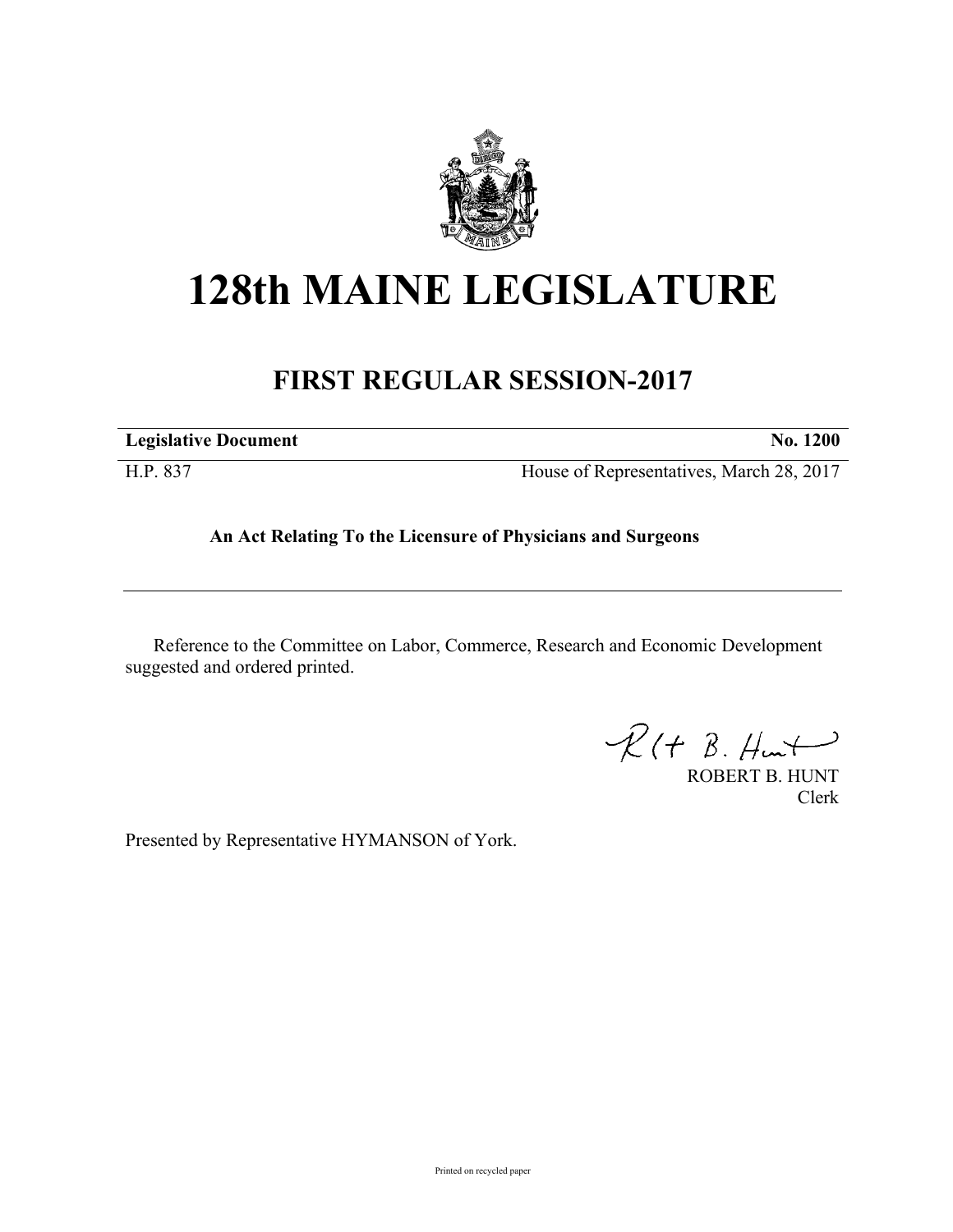## **Be it enacted by the People of the State of Maine as follows:**

 **Sec. 1. 32 MRSA §2581,** as amended by PL 2001, c. 492, §6, is further amended by adding after the 2nd paragraph a new paragraph to read:

 Nothing in this chapter may be construed to require an osteopathic physician or surgeon licensed under this chapter to secure a maintenance of certification as a condition of licensure, reimbursement, employment or admitting privileges at a hospital in the State. For the purposes of this section, "maintenance of certification" means a process, subsequent to initial board certification, that requires periodic recertification examinations to maintain specialty medical board certification.

 **Sec. 2. 32 MRSA §3271, sub-§2,** as amended by PL 2013, c. 355, §6, is further amended to read:

 **2. Postgraduate training.** Each applicant who has graduated from an accredited medical school on or after January 1, 1970 but before July 1, 2004 must have satisfactorily completed at least 24 months in a graduate educational program accredited by the Accreditation Council on Graduate Medical Education, the Canadian Medical Association or the Royal College of Physicians and Surgeons of Canada. Notwithstanding other requirements of postgraduate training, an applicant is eligible for licensure when the candidate has satisfactorily graduated from a combined postgraduate training program in which each of the contributing programs is accredited by the 20 Accreditation Council on Graduate Medical Education and the applicant is eligible for<br>21 accreditation by the American Board of Medical Specialties in both specialties. Each accreditation by the American Board of Medical Specialties in both specialties. Each applicant who has graduated from an accredited medical school prior to January 1, 1970 must have satisfactorily completed at least 12 months in a graduate educational program accredited by the Accreditation Council on Graduate Medical Education, the Canadian Medical Association or the Royal College of Physicians and Surgeons of Canada. Each applicant who has graduated from an accredited medical school on or after July 1, 2004 or an unaccredited medical school must have satisfactorily completed at least 36 months in a graduate educational program accredited by the Accreditation Council on Graduate Medical Education, the Canadian Medical Association, the Royal College of Physicians 30 and Surgeons of Canada or the Royal Colleges of England, Ireland or Scotland. An applicant who has completed 24 months of postgraduate training and has received an applicant who has completed 24 months of postgraduate training and has received an unrestricted endorsement from the director of an accredited graduate education program in the State is considered to have satisfied the postgraduate training requirements of this 34 subsection if the applicant continues in that program and completes 36 months of posteraduate training. Notwithstanding this subsection, an applicant who is board postgraduate training. Notwithstanding this subsection, an applicant who is board certified by the American Board of Medical Specialties is deemed to meet the postgraduate training requirements of this subsection. Notwithstanding this subsection, in the case of subspecialty or clinical fellowship programs, the board may accept in fulfillment of the requirements of this subsection postgraduate training at a hospital in which the subspecialty clinical program, such as a training program accredited by the American Dental Association Commission on Dental Accreditation or its successor organization, is not accredited but the parent specialty program is accredited by the Accreditation Council on Graduate Medical Education.